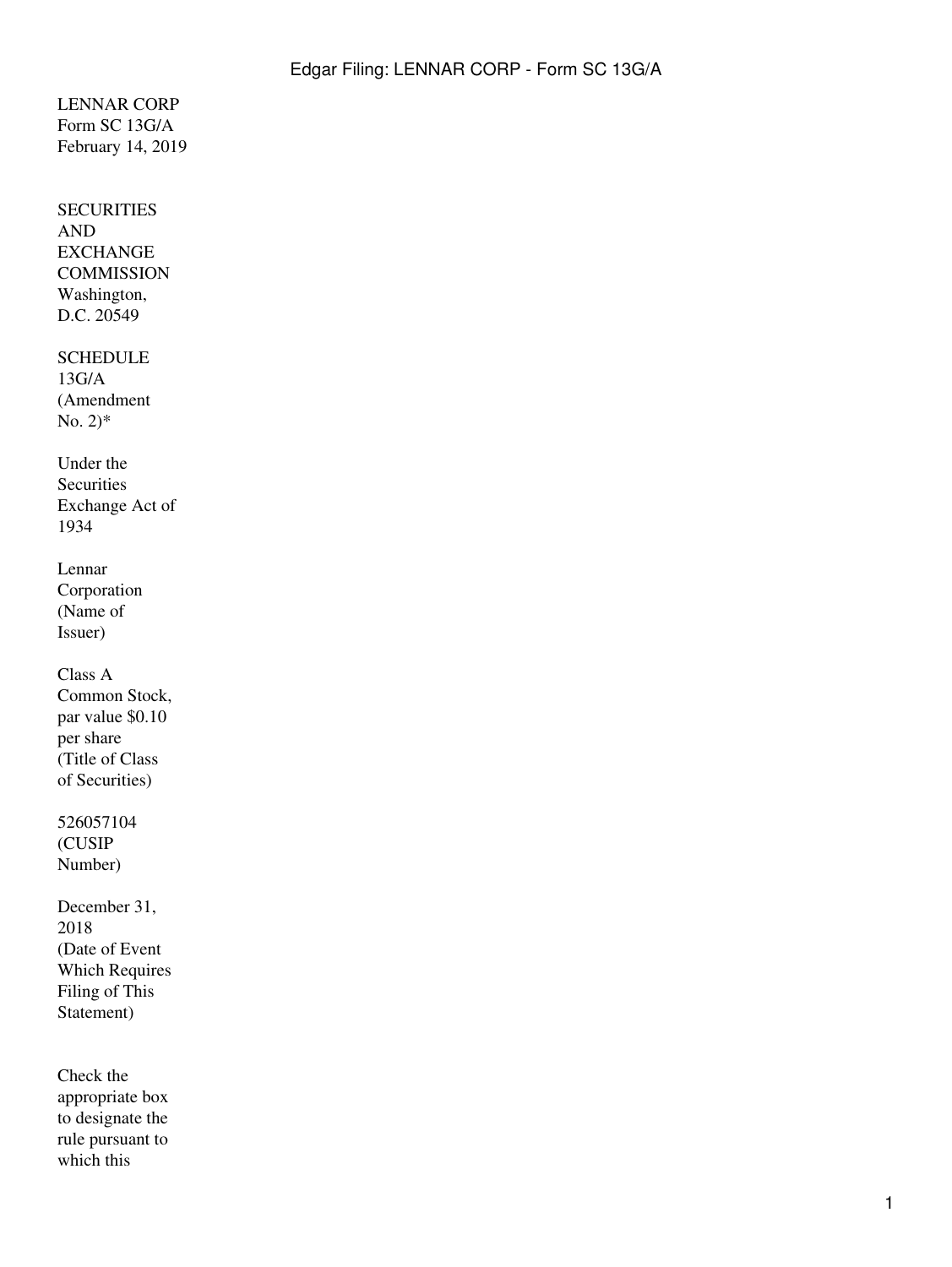Schedule is filed:

Rule 13d-1(b) Rule 13d-1(c) Rule 13d-1(d)

(Page 1 of 9 Pages)

\_\_\_\_\_\_\_\_\_\_\_\_\_\_\_\_\_\_\_\_\_\_\_\_\_\_\_\_\_\_

The information required in the remainder of this cover page shall not be deemed to be "filed" for the purpose of Section 18 of the Securities Exchange Act of 1934 ("Act") or otherwise subject to the liabilities of that section of the Act but shall be subject to all other provisions of the Act (however, see the Notes).

<sup>\*</sup>The remainder of this cover page shall be filled out for a reporting person's initial filing on this form with respect to the subject class of securities, and for any subsequent amendment containing information which would alter the disclosures provided in a prior cover page.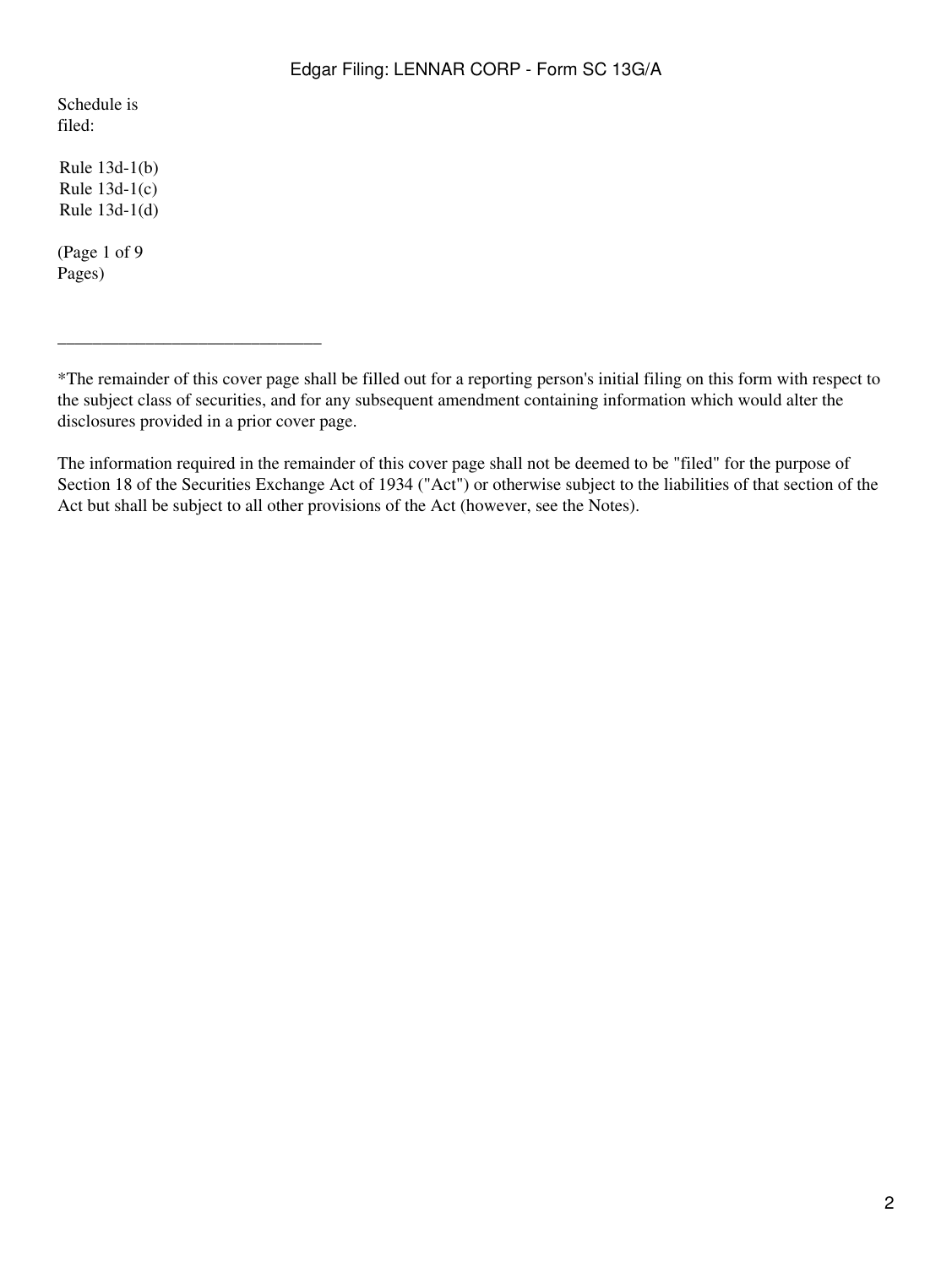# **CUSIP No. 526057104 13G/APage 2 of 9 Pages**

|                     | <b>NAME OF</b>        |                               |  |  |
|---------------------|-----------------------|-------------------------------|--|--|
|                     | <b>REPORTING</b>      |                               |  |  |
| 1                   | <b>PERSON</b>         |                               |  |  |
|                     |                       |                               |  |  |
|                     | Eminence Capital, LP  |                               |  |  |
|                     | <b>CHECK</b>          |                               |  |  |
|                     | <b>THE</b>            |                               |  |  |
|                     | <b>APPROPRIATE</b>    |                               |  |  |
| 2                   | <b>BOX IF A</b>       |                               |  |  |
|                     | MEMBER (b) S          |                               |  |  |
|                     | OF A                  |                               |  |  |
|                     | <b>GROUP</b>          |                               |  |  |
| 3                   | <b>SEC USE ONLY</b>   |                               |  |  |
|                     | <b>CITIZENSHIP OR</b> |                               |  |  |
|                     | <b>PLACE OF</b>       |                               |  |  |
| 4                   | <b>ORGANIZATION</b>   |                               |  |  |
|                     |                       |                               |  |  |
|                     | Delaware              |                               |  |  |
|                     |                       | <b>SOLE</b>                   |  |  |
|                     | 5                     | <b>VOTING</b>                 |  |  |
|                     |                       | <b>POWER</b>                  |  |  |
|                     |                       |                               |  |  |
|                     |                       | $\theta$                      |  |  |
|                     |                       | <b>SHARED</b>                 |  |  |
| <b>NUMBER OF</b>    | 6                     | <b>VOTING</b>                 |  |  |
| <b>SHARES</b>       |                       | <b>POWER</b>                  |  |  |
| <b>BENEFICIALLY</b> |                       |                               |  |  |
| <b>OWNED BY</b>     |                       | 3,791,762                     |  |  |
| <b>EACH</b>         |                       | <b>SOLE</b>                   |  |  |
| <b>REPORTING</b>    | <b>DISPOSITIVE</b>    |                               |  |  |
| PERSON WITH:        | <b>POWER</b><br>7     |                               |  |  |
|                     |                       |                               |  |  |
|                     |                       | 0                             |  |  |
|                     |                       | <b>SHARED</b>                 |  |  |
|                     |                       | <b>DISPOSITIVE</b>            |  |  |
|                     | 8                     | <b>POWER</b>                  |  |  |
|                     |                       |                               |  |  |
|                     |                       | 3,791,762<br><b>AGGREGATE</b> |  |  |
|                     | <b>AMOUNT</b>         |                               |  |  |
|                     | <b>BENEFICIALLY</b>   |                               |  |  |
|                     | <b>OWNED BY EACH</b>  |                               |  |  |
| 9                   | <b>REPORTING</b>      |                               |  |  |
|                     | <b>PERSON</b>         |                               |  |  |
|                     |                       |                               |  |  |
|                     | 3,791,762             |                               |  |  |
| 10                  | <b>CHECK BOX</b>      |                               |  |  |
|                     | IF THE                |                               |  |  |
|                     |                       |                               |  |  |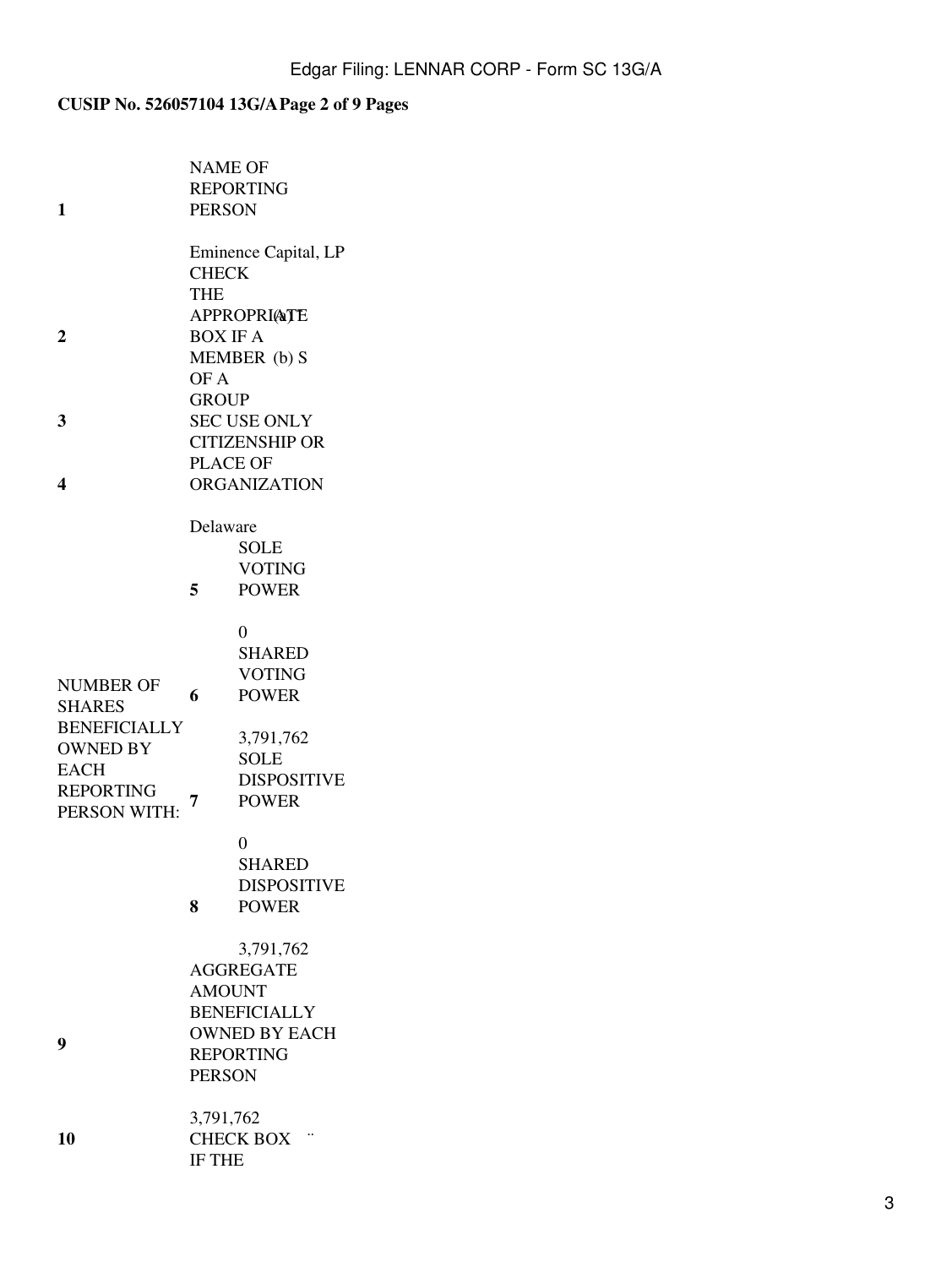4

| AGGREGATE<br><b>AMOUNT IN</b> |
|-------------------------------|
| ROW(9)                        |
| <b>EXCLUDES</b>               |
| <b>CERTAIN</b>                |
| <b>SHARES</b>                 |
| PERCENT OF                    |
| CLASS                         |
| <b>REPRESENTED BY</b>         |
| <b>AMOUNT IN ROW</b>          |
| (9)                           |
|                               |
| 1.3%                          |
| TYPE OF                       |
| REPORTING                     |

PERSON

IA

**11**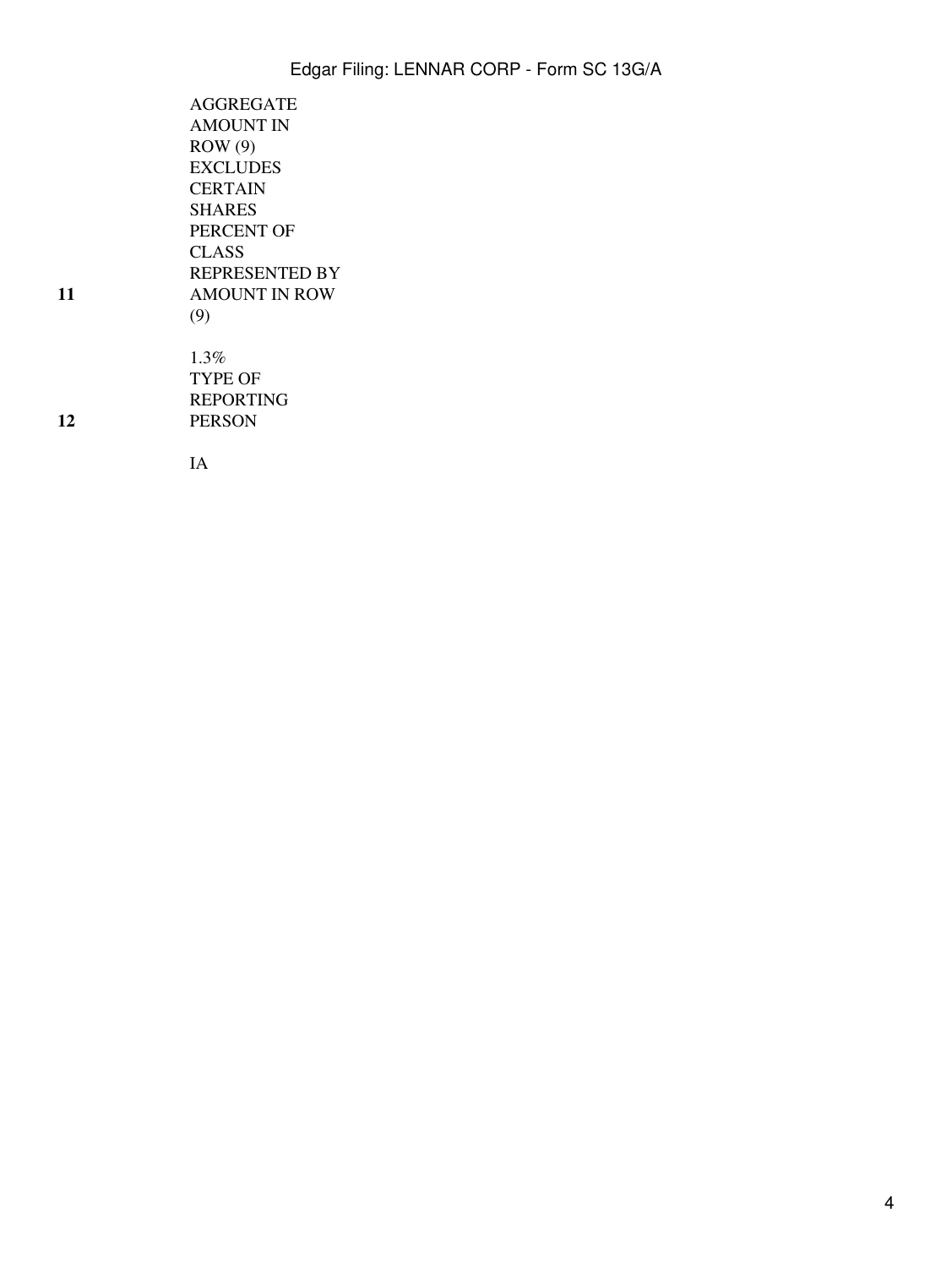# **CUSIP No. 526057104 13G/APage 3 of 9 Pages**

|                                  | <b>NAME OF</b><br><b>REPORTING</b>          |                                    |  |  |
|----------------------------------|---------------------------------------------|------------------------------------|--|--|
| 1                                | <b>PERSON</b>                               |                                    |  |  |
|                                  |                                             |                                    |  |  |
|                                  | Eminence GP, LLC                            |                                    |  |  |
|                                  | <b>CHECK</b>                                |                                    |  |  |
|                                  | <b>THE</b>                                  |                                    |  |  |
| $\overline{2}$                   | <b>APPROPRIATE</b><br><b>BOX IF A</b>       |                                    |  |  |
|                                  | MEMBER (b) S                                |                                    |  |  |
|                                  | OF A                                        |                                    |  |  |
|                                  | <b>GROUP</b>                                |                                    |  |  |
| 3                                | <b>SEC USE ONLY</b>                         |                                    |  |  |
|                                  | <b>CITIZENSHIP OR</b>                       |                                    |  |  |
|                                  | <b>PLACE OF</b>                             |                                    |  |  |
| 4                                | <b>ORGANIZATION</b>                         |                                    |  |  |
|                                  | Delaware                                    |                                    |  |  |
|                                  |                                             | <b>SOLE</b>                        |  |  |
|                                  |                                             | <b>VOTING</b>                      |  |  |
|                                  | 5                                           | <b>POWER</b>                       |  |  |
|                                  |                                             |                                    |  |  |
|                                  |                                             | $\theta$                           |  |  |
|                                  |                                             | <b>SHARED</b><br><b>VOTING</b>     |  |  |
| <b>NUMBER OF</b>                 | 6                                           | <b>POWER</b>                       |  |  |
| <b>SHARES</b>                    |                                             |                                    |  |  |
| <b>BENEFICIALLY</b>              |                                             | 2,482,455                          |  |  |
| <b>OWNED BY</b>                  |                                             | <b>SOLE</b>                        |  |  |
| <b>EACH</b>                      |                                             | <b>DISPOSITIVE</b>                 |  |  |
| <b>REPORTING</b><br>PERSON WITH: | 7                                           | <b>POWER</b>                       |  |  |
|                                  |                                             |                                    |  |  |
|                                  |                                             | 0                                  |  |  |
|                                  |                                             | <b>SHARED</b>                      |  |  |
|                                  | 8                                           | <b>DISPOSITIVE</b><br><b>POWER</b> |  |  |
|                                  |                                             |                                    |  |  |
|                                  |                                             | 2,482,455                          |  |  |
|                                  | <b>AGGREGATE</b>                            |                                    |  |  |
|                                  | <b>AMOUNT</b>                               |                                    |  |  |
|                                  | <b>BENEFICIALLY</b><br><b>OWNED BY EACH</b> |                                    |  |  |
| 9                                |                                             |                                    |  |  |
|                                  | <b>REPORTING</b><br><b>PERSON</b>           |                                    |  |  |
|                                  |                                             |                                    |  |  |
|                                  | 2,482,455                                   |                                    |  |  |
| 10                               | <b>CHECK BOX</b>                            |                                    |  |  |
|                                  | IF THE                                      |                                    |  |  |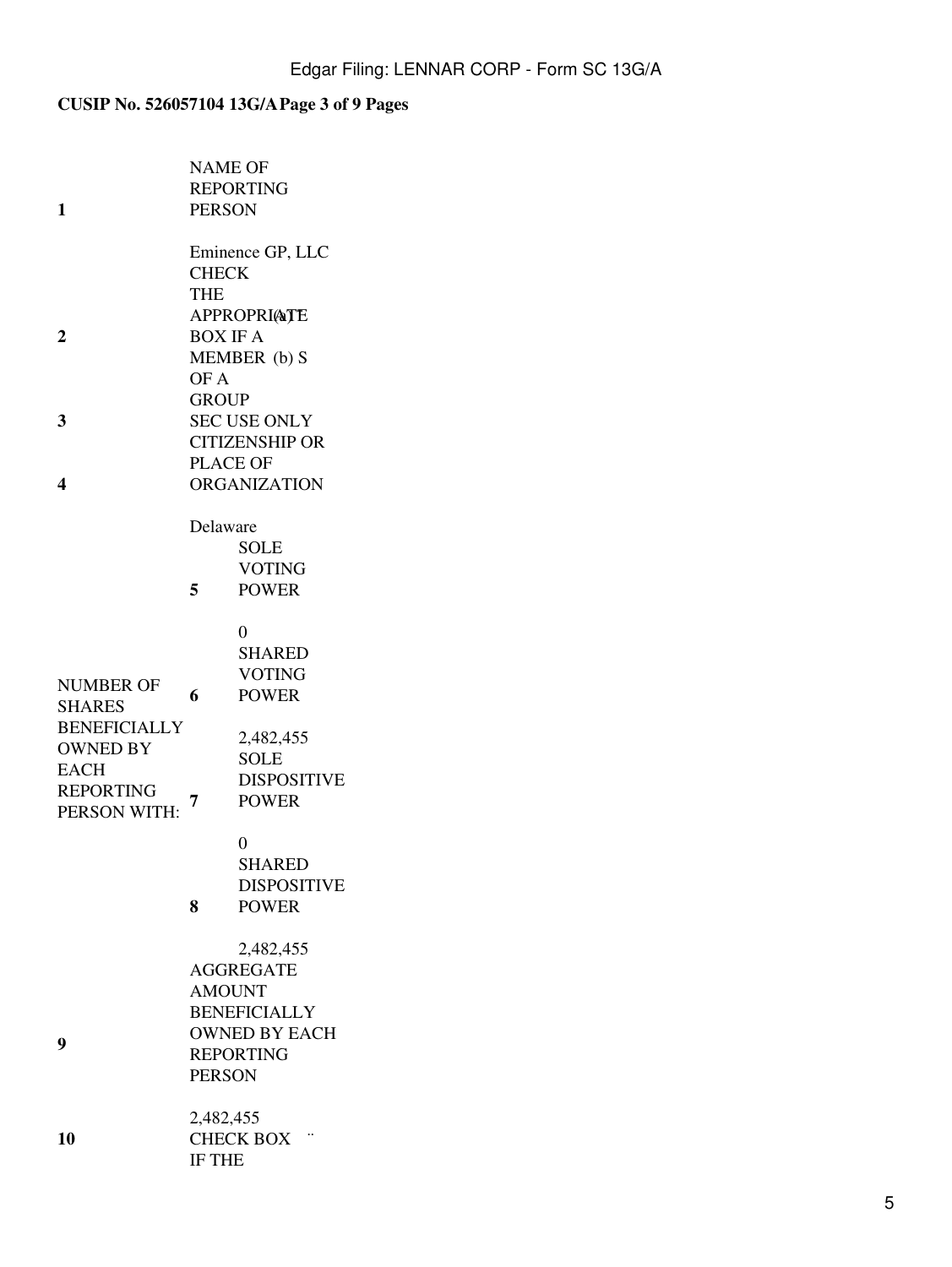| AGGREGATE             |  |
|-----------------------|--|
| <b>AMOUNT IN</b>      |  |
| ROW(9)                |  |
| <b>EXCLUDES</b>       |  |
| CERTAIN               |  |
| <b>SHARES</b>         |  |
| PERCENT OF            |  |
| CLASS                 |  |
| <b>REPRESENTED BY</b> |  |
| <b>AMOUNT IN ROW</b>  |  |
| (9)                   |  |
|                       |  |
| $0.9\%$               |  |
| TYPE OF               |  |
| <b>REPORTING</b>      |  |
| <b>PERSON</b>         |  |

**11**

**12**

OO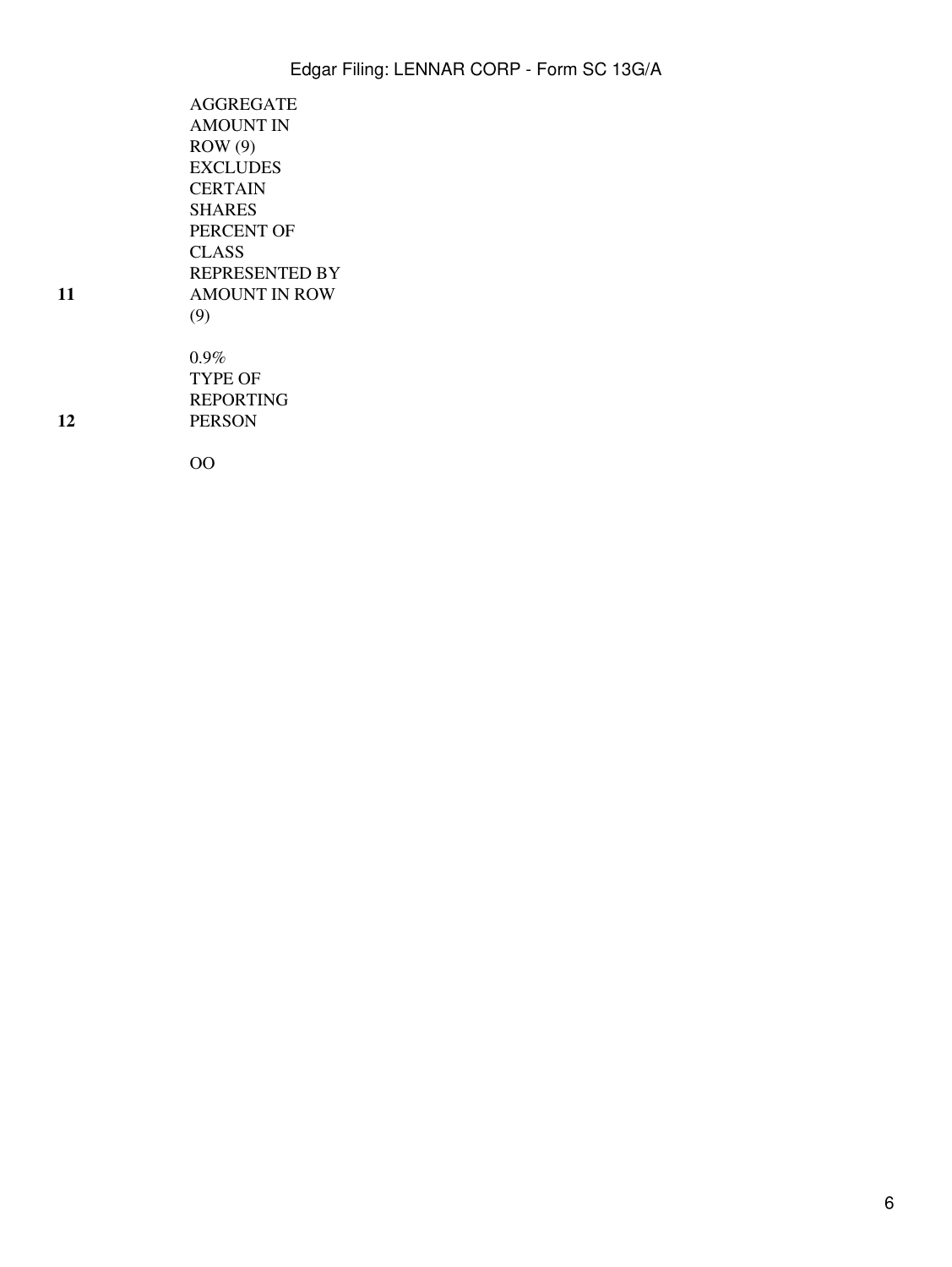# **CUSIP No. 526057104 13G/APage 4 of 9 Pages**

|                                                                                                                       | <b>NAME OF</b><br><b>REPORTING</b> |                                                                                                                                |  |  |
|-----------------------------------------------------------------------------------------------------------------------|------------------------------------|--------------------------------------------------------------------------------------------------------------------------------|--|--|
| 1                                                                                                                     | <b>PERSON</b>                      |                                                                                                                                |  |  |
|                                                                                                                       |                                    | Ricky C. Sandler                                                                                                               |  |  |
|                                                                                                                       | <b>CHECK</b>                       |                                                                                                                                |  |  |
|                                                                                                                       | <b>THE</b>                         |                                                                                                                                |  |  |
|                                                                                                                       | <b>APPROPRIATE</b>                 |                                                                                                                                |  |  |
| $\mathbf 2$                                                                                                           | <b>BOX IF A</b>                    |                                                                                                                                |  |  |
|                                                                                                                       | MEMBER (b) S                       |                                                                                                                                |  |  |
|                                                                                                                       | OF A                               |                                                                                                                                |  |  |
|                                                                                                                       | <b>GROUP</b>                       |                                                                                                                                |  |  |
| 3                                                                                                                     | <b>SEC USE ONLY</b>                |                                                                                                                                |  |  |
|                                                                                                                       | <b>CITIZENSHIP OR</b>              |                                                                                                                                |  |  |
|                                                                                                                       | <b>PLACE OF</b>                    |                                                                                                                                |  |  |
| 4                                                                                                                     | <b>ORGANIZATION</b>                |                                                                                                                                |  |  |
|                                                                                                                       |                                    | <b>United States</b>                                                                                                           |  |  |
|                                                                                                                       |                                    | <b>SOLE</b>                                                                                                                    |  |  |
|                                                                                                                       |                                    | <b>VOTING</b>                                                                                                                  |  |  |
|                                                                                                                       | 5                                  | <b>POWER</b>                                                                                                                   |  |  |
|                                                                                                                       |                                    |                                                                                                                                |  |  |
|                                                                                                                       |                                    | 4,290                                                                                                                          |  |  |
|                                                                                                                       |                                    | <b>SHARED</b>                                                                                                                  |  |  |
| <b>NUMBER OF</b>                                                                                                      |                                    | <b>VOTING</b>                                                                                                                  |  |  |
|                                                                                                                       | 6                                  | <b>POWER</b>                                                                                                                   |  |  |
|                                                                                                                       |                                    |                                                                                                                                |  |  |
|                                                                                                                       |                                    |                                                                                                                                |  |  |
|                                                                                                                       |                                    |                                                                                                                                |  |  |
|                                                                                                                       |                                    |                                                                                                                                |  |  |
|                                                                                                                       | 7                                  |                                                                                                                                |  |  |
|                                                                                                                       |                                    |                                                                                                                                |  |  |
|                                                                                                                       |                                    |                                                                                                                                |  |  |
|                                                                                                                       |                                    |                                                                                                                                |  |  |
|                                                                                                                       |                                    |                                                                                                                                |  |  |
|                                                                                                                       |                                    |                                                                                                                                |  |  |
|                                                                                                                       |                                    | 3,791,762                                                                                                                      |  |  |
|                                                                                                                       | <b>AGGREGATE</b>                   |                                                                                                                                |  |  |
|                                                                                                                       | <b>AMOUNT</b>                      |                                                                                                                                |  |  |
|                                                                                                                       | <b>BENEFICIALLY</b>                |                                                                                                                                |  |  |
|                                                                                                                       | <b>OWNED BY EACH</b>               |                                                                                                                                |  |  |
|                                                                                                                       | <b>REPORTING</b>                   |                                                                                                                                |  |  |
|                                                                                                                       | <b>PERSON</b>                      |                                                                                                                                |  |  |
|                                                                                                                       | 3,796,052                          |                                                                                                                                |  |  |
|                                                                                                                       | <b>CHECK BOX</b>                   |                                                                                                                                |  |  |
|                                                                                                                       | IF THE                             |                                                                                                                                |  |  |
| <b>SHARES</b><br><b>BENEFICIALLY</b><br><b>OWNED BY</b><br><b>EACH</b><br><b>REPORTING</b><br>PERSON WITH:<br>9<br>10 | 8                                  | 3,791,762<br><b>SOLE</b><br><b>DISPOSITIVE</b><br><b>POWER</b><br>4,290<br><b>SHARED</b><br><b>DISPOSITIVE</b><br><b>POWER</b> |  |  |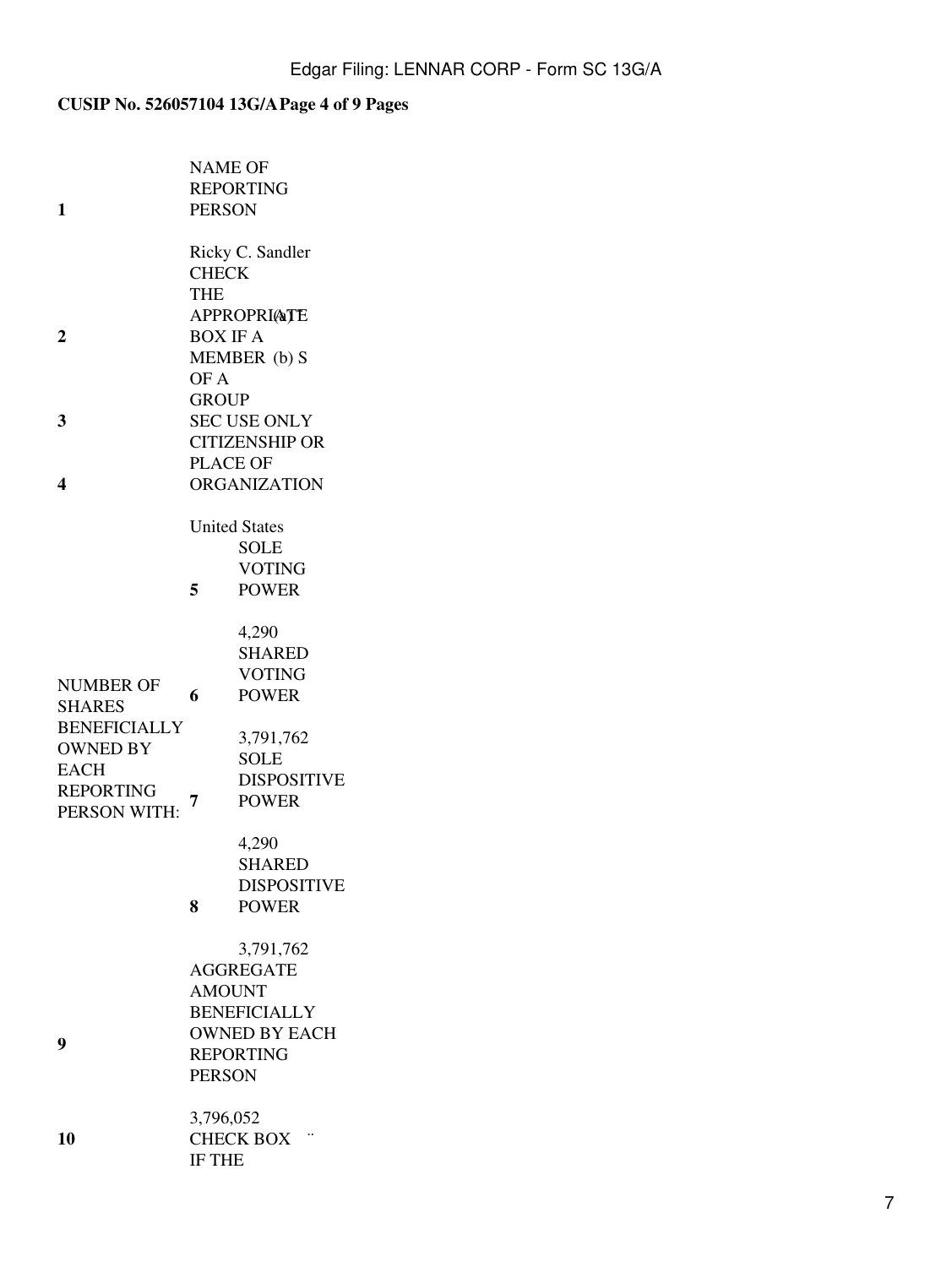| <b>AGGREGATE</b><br><b>AMOUNT IN</b> |
|--------------------------------------|
| ROW(9)                               |
| <b>EXCLUDES</b>                      |
| <b>CERTAIN</b>                       |
| <b>SHARES</b>                        |
| PERCENT OF                           |
| CLASS                                |
| REPRESENTED BY                       |
| <b>AMOUNT IN ROW</b>                 |
| (9)                                  |
|                                      |
| $1.3\%$                              |
| TYPE OF                              |
| <b>REPORTING</b>                     |

**11**

**12**

IN

PERSON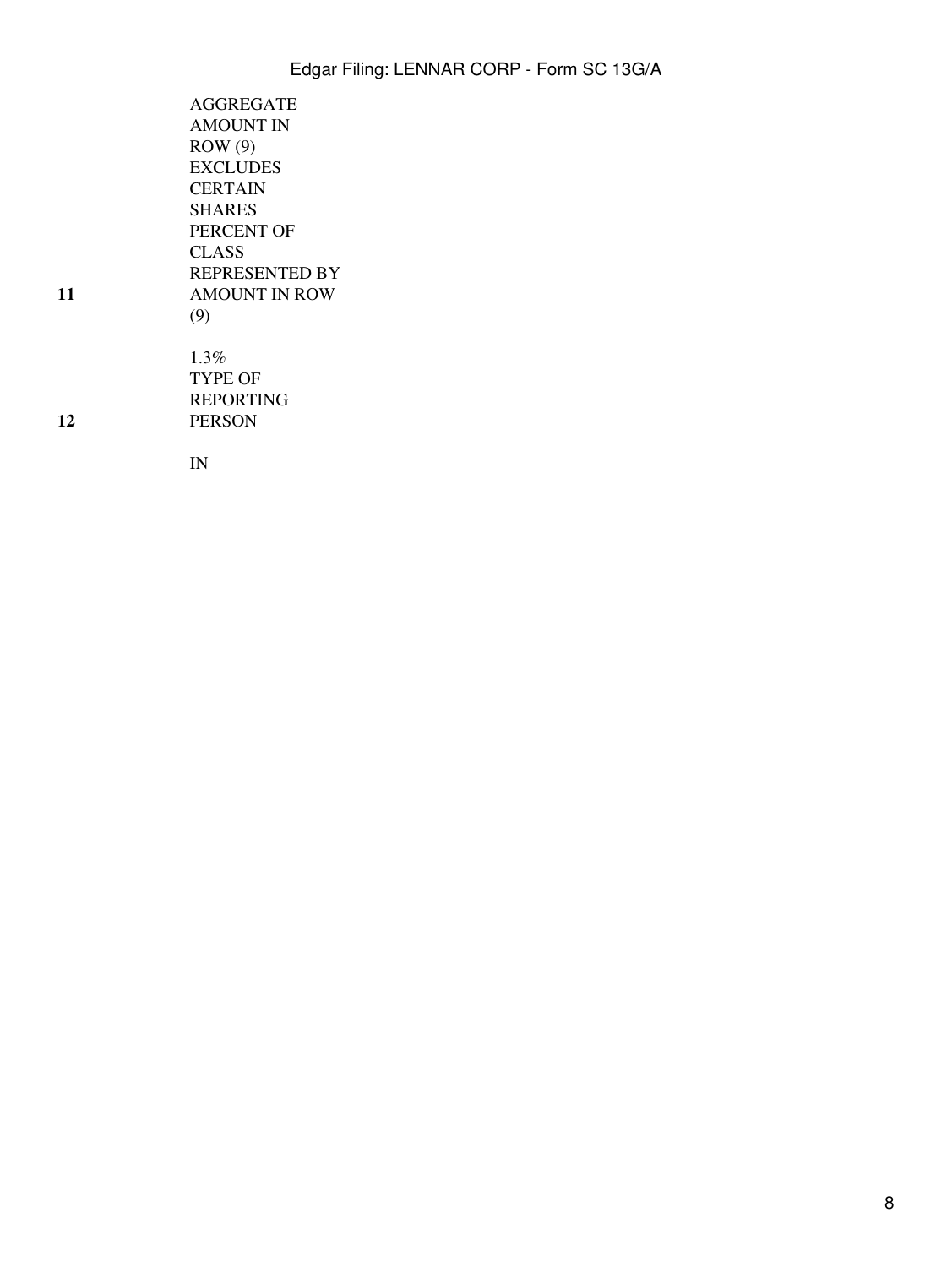### **CUSIP No. 526057104 13G/APage 5 of 9 Pages**

### **Item 1(a). Name of Issuer**

The name of the issuer is Lennar Corporation (the "Company").

### **Item 1(b).Address of Issuer's Principal Executive Offices**

The Company's principal executive offices are located at 700 Northwest 107th Avenue, Miami, Florida 33172.

# **Item 2. Name of Person Filing:**

This statement is filed on behalf of each of the following persons (collectively, the "Reporting Persons"):

(i) Eminence Capital, LP, a Delaware limited partnership ("Eminence Capital");

(ii) Eminence GP, LLC, a Delaware limited liability company ("Eminence GP"); and

(iii) Ricky C. Sandler, a U.S. Citizen ("Mr. Sandler").

This statement relates to shares of Class A Common Stock (as defined in Item 2(d) below) held for the accounts of:

(i) Eminence Partners, L.P., a New York limited partnership ("Eminence I"); Eminence Partners II, L.P., a New York limited partnership ("Eminence II"); Eminence Eaglewood Master, L.P., a Delaware limited partnership ("Eminence Eaglewood"); Eminence Partners Long, L.P., a Delaware limited partnership (together with Eminence I, Eminence II and Eminence Eaglewood, the "Partnerships"); as well as Eminence Fund Master, Ltd., a Cayman Islands company ("Eminence Offshore Master Fund"); Eminence Fund Leveraged Master, Ltd., a Cayman Islands company (together with Eminence Offshore Master Fund, the "Master Funds"), and Eminence Fund Long, Ltd., a Cayman Islands company ("Eminence Offshore Long"). The Partnerships, Master Funds and Eminence Offshore Long are collectively referred to as the "Eminence Funds";

(ii) A separately managed account (the "SMA"); and

(iii) Family accounts and other related accounts over which Mr. Sandler has investment discretion (the "Family Accounts").

Eminence Capital serves as the management company to the Eminence Funds with respect to the shares of Class A Common Stock directly owned by the Eminence Funds and the investment adviser to the SMA with respect to the shares of Class A Common Stock directly owned by the SMA. Eminence Capital may be deemed to have voting and dispositive power over the shares held for the accounts of the Eminence Funds and the SMA.

Eminence GP serves as general partner or manager with respect to the shares of Class A Common Stock directly owned by the Partnerships and Master Funds and may be deemed to have voting and dispositive power over the shares held for the accounts of the Partnerships and Master Funds.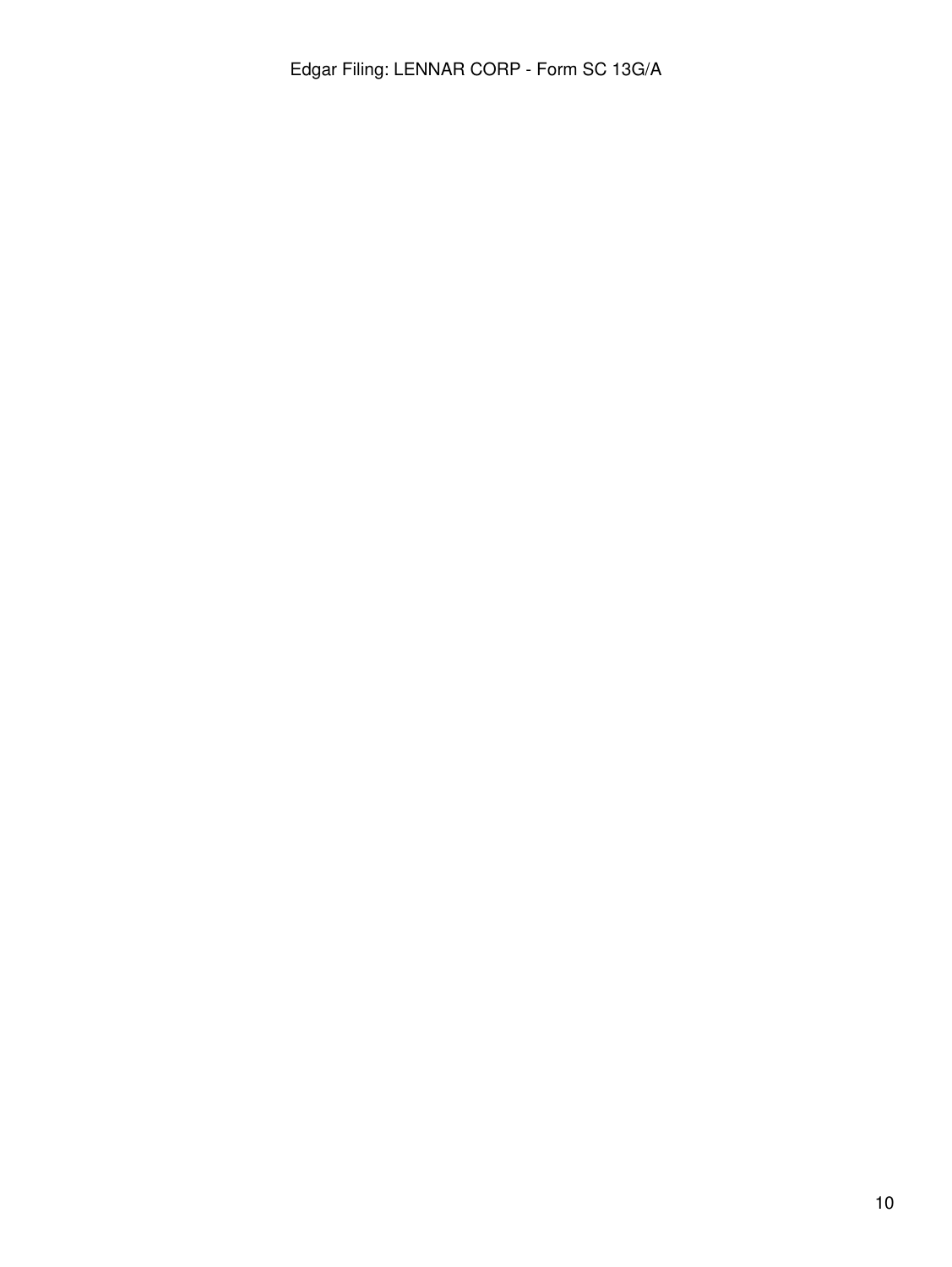### **CUSIP No. 526057104 13G/APage 6 of 9 Pages**

Mr. Sandler is the Chief Executive Officer of Eminence Capital and the Managing Member of Eminence GP and may be deemed to have voting and dispositive power with respect to the shares of Class A Common Stock directly owned by the Eminence Funds, the SMA and the Family Accounts, as applicable.

The filing of this statement should not be construed as an admission that any of the Reporting Persons is, for the purposes of Section 13G of the Act, the beneficial owner of the shares of Class A Common Stock reported herein.

### **Item 2(b). Address of Principal Business Office or, if None, Residence:**

The address of the principal business and principal office of Eminence GP and Eminence Capital is 399 Park Avenue, New York, NY 10022. The business address of Mr. Sandler is 399 Park Avenue, New York, NY 10022.

### **Item 2(c). Citizenship**

- (i) Eminence Capital, a Delaware limited partnership;
- (ii) Eminence GP, a Delaware limited liability company; and
- (iii) Mr. Sandler is a United States citizen.

### **Item 2(d). Title of Class of Securities**

Class A Common Stock, \$0.10 par value (the "Class A Common Stock").

### **Item 2(e). CUSIP Number**

526057104

# **Item 3.If this statement is filed pursuant to Rules 13d-1(b) or 13d-2(b) or (c), check whether the person filing is a:**

- (a)¨Broker or dealer registered under Section 15 of the Act;
- (b) "Bank as defined in Section  $3(a)(6)$  of the Act;
- (c) "Insurance company as defined in Section  $3(a)(19)$  of the Act;
- (d)¨Investment company registered under Section 8 of the Investment Company Act of 1940;
- (e) "An investment adviser in accordance with Rule  $13d-1(b)(1)(ii)(E)$ ;
- (f) "An employee benefit plan or endowment fund in accordance with Rule  $13d-1(b)(1)(ii)(F)$ ;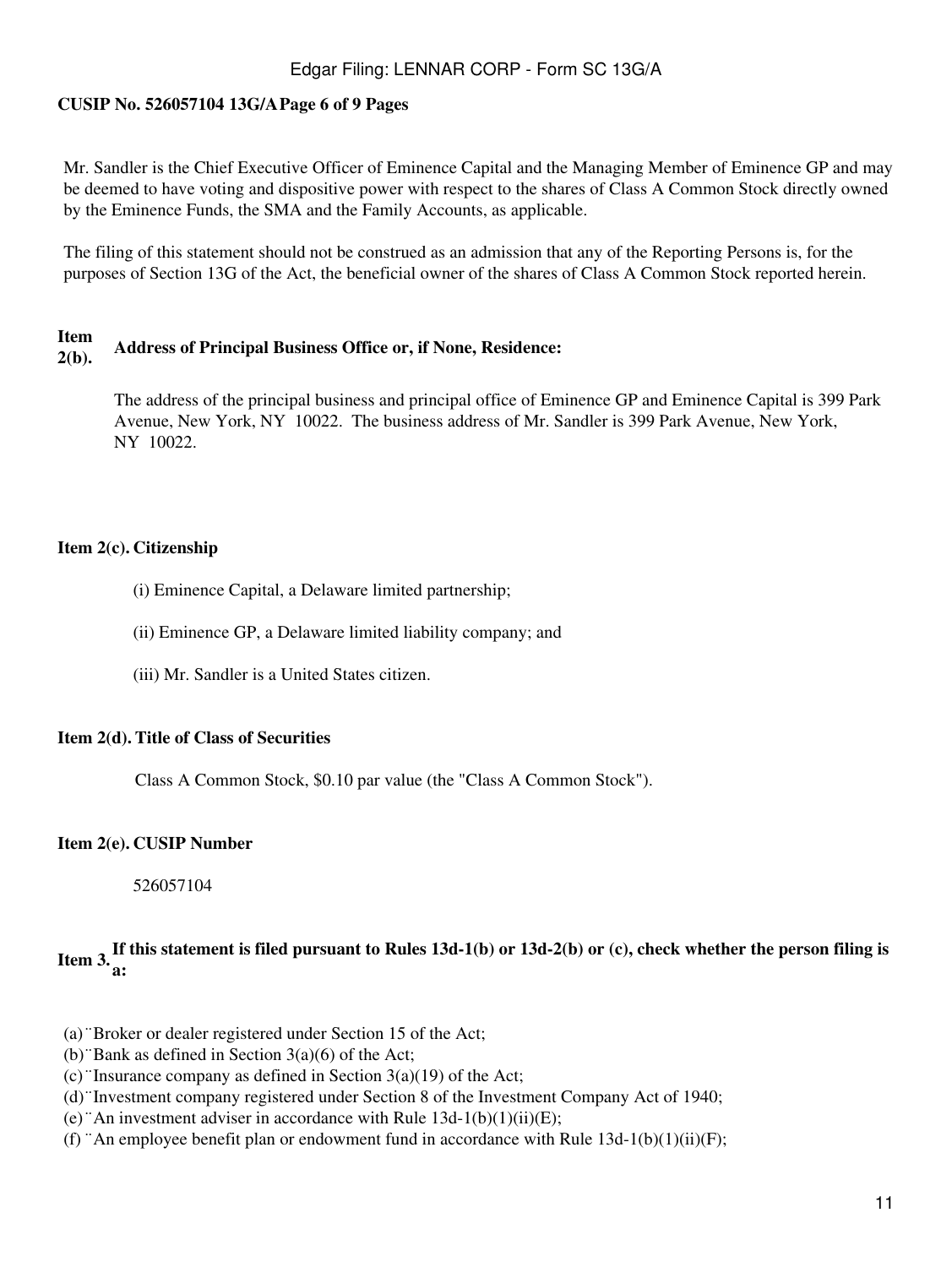### **CUSIP No. 526057104 13G/APage 7 of 9 Pages**

- $(g)$  A parent holding company or control person in accordance with Rule 13d-1(b)(1)(ii)(G);
- (h)¨A savings association as defined in Section 3(b) of the Federal Deposit Insurance Act;
- (i)  $\therefore$  A church plan that is excluded from the definition of an investment company under Section 3(c)(14) of the Investment Company Acts Investment Company Act;
- (j) "A non-U.S. institution in accordance with Rule  $13d-1(b)(1)(ii)(J)$ ;
- $(k)$  Group, in accordance with Rule 13d-1(b)(1)(ii)(K).

If filing as a non-U.S. institution in accordance with Rule  $13d-1(b)(1)(ii)(J),$ please specify the type of institution:

### **Item 4. Ownership**

- A. Eminence Capital, LP
- (a) Amount beneficially owned: 3,791,762 Percent of class: 1.3%. The percentages used herein and in the rest of Item 4 are calculated based upon the
- $(b)$  286,454,512 shares of Class A Common Stock outstanding as of December 31, 2018, as set forth in the Company's Annual Bapart on Form 10 K for the fiscal way anded November 20, 2018 filed with the Company's Annual Report on Form 10-K for the fiscal year ended November 30, 2018 filed with the Securities and Exchange Commission on January 28, 2019.
- $(c)(i)$  Sole power to vote or direct the vote: 0
	- (ii) Shared power to vote or direct the vote: 3,791,762
	- (iii) Sole power to dispose or direct the disposition: 0
	- (iv) Shared power to dispose or direct the disposition: 3,791,762
- B. Eminence GP, LLC
- (a) Amount beneficially owned: 2,482,455
- (b)Percent of class: 0.9%
- $(c)$  (i) Sole power to vote or direct the vote: 0
	- (ii) Shared power to vote or direct the vote: 2,482,455
	- (iii) Sole power to dispose or direct the disposition: 0
	- (iv) Shared power to dispose or direct the disposition: 2,482,455
- C. Ricky C. Sandler
- (a) Amount beneficially owned: 3,796,052
- (b)Percent of class: 1.3%
- (c)(i) Sole power to vote or direct the vote: 4,290
	- (ii) Shared power to vote or direct the vote: 3,791,762
	- (iii) Sole power to dispose or direct the disposition: 4,290
	- (iv) Shared power to dispose or direct the disposition: 3,791,762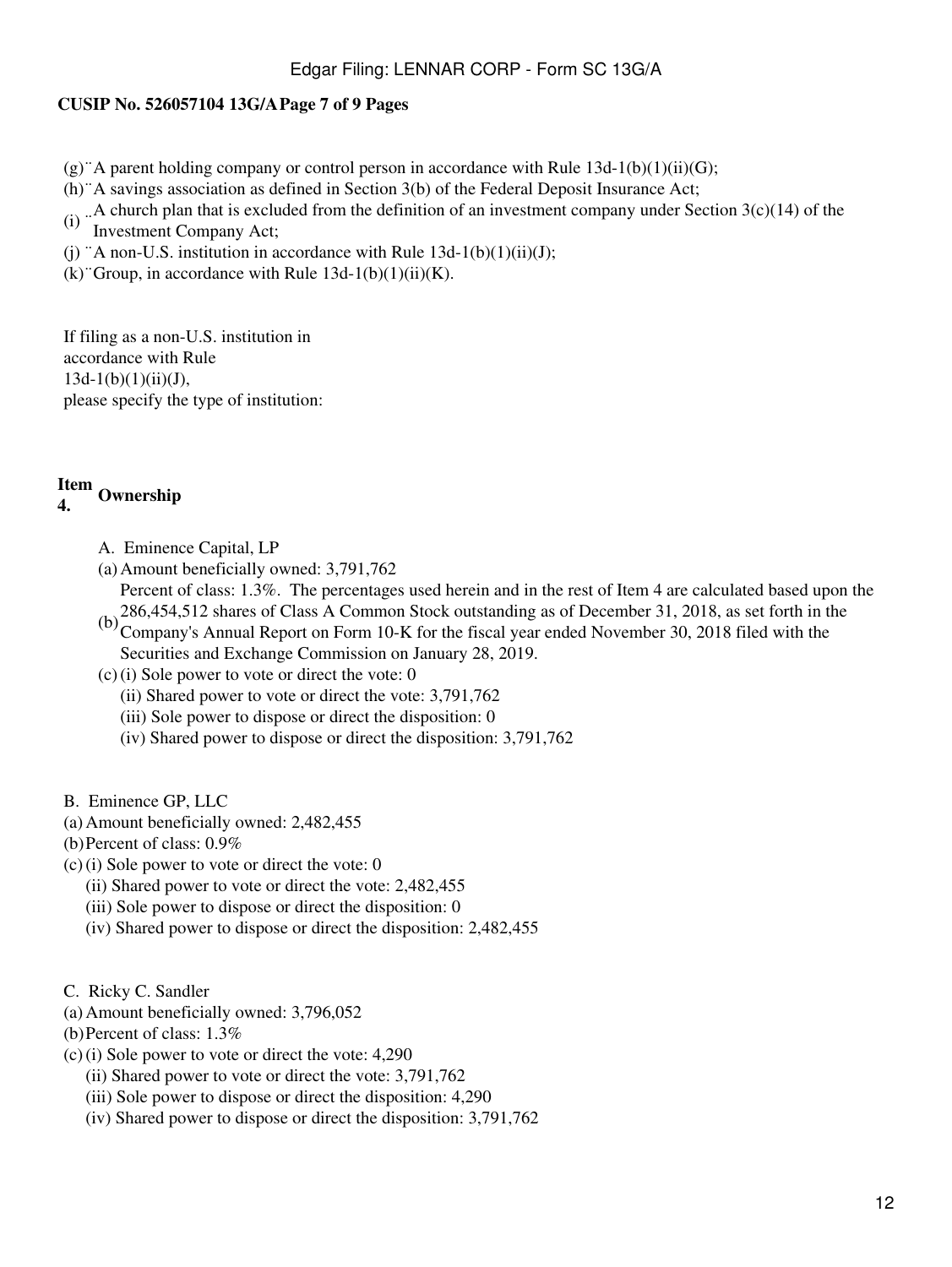### **CUSIP No. 526057104 13G/APage 8 of 9 Pages**

#### **Item 5. Ownership of Five Percent or Less of a Class**

This statement is being filed to report the fact that as of the date hereof the reporting persons have ceased to be the beneficial owner of more than 5 percent of the class of securities.

### **Item 6. Ownership of More than Five Percent on Behalf of Another Person**

Not Applicable.

#### **Item Identification and Classification of the Subsidiary Which Acquired the Security Being Reported on by 7. the Parent Holding Company.**

Not Applicable.

### **Item 8.Identification and Classification of Members of the Group.**

Not Applicable.

### **Item 9. Notice of Dissolution of Group.**

Not Applicable.

### **Item 10. Certification**

Each of the Reporting Persons hereby makes the following certification:

By signing below I certify that, to the best of my knowledge and belief, the securities referred to above were not acquired and are not held for the purpose of or with the effect of changing or influencing the control of the issuer of the securities and were not acquired and are not held in connection with or as a participant in any transaction having that purpose or effect.